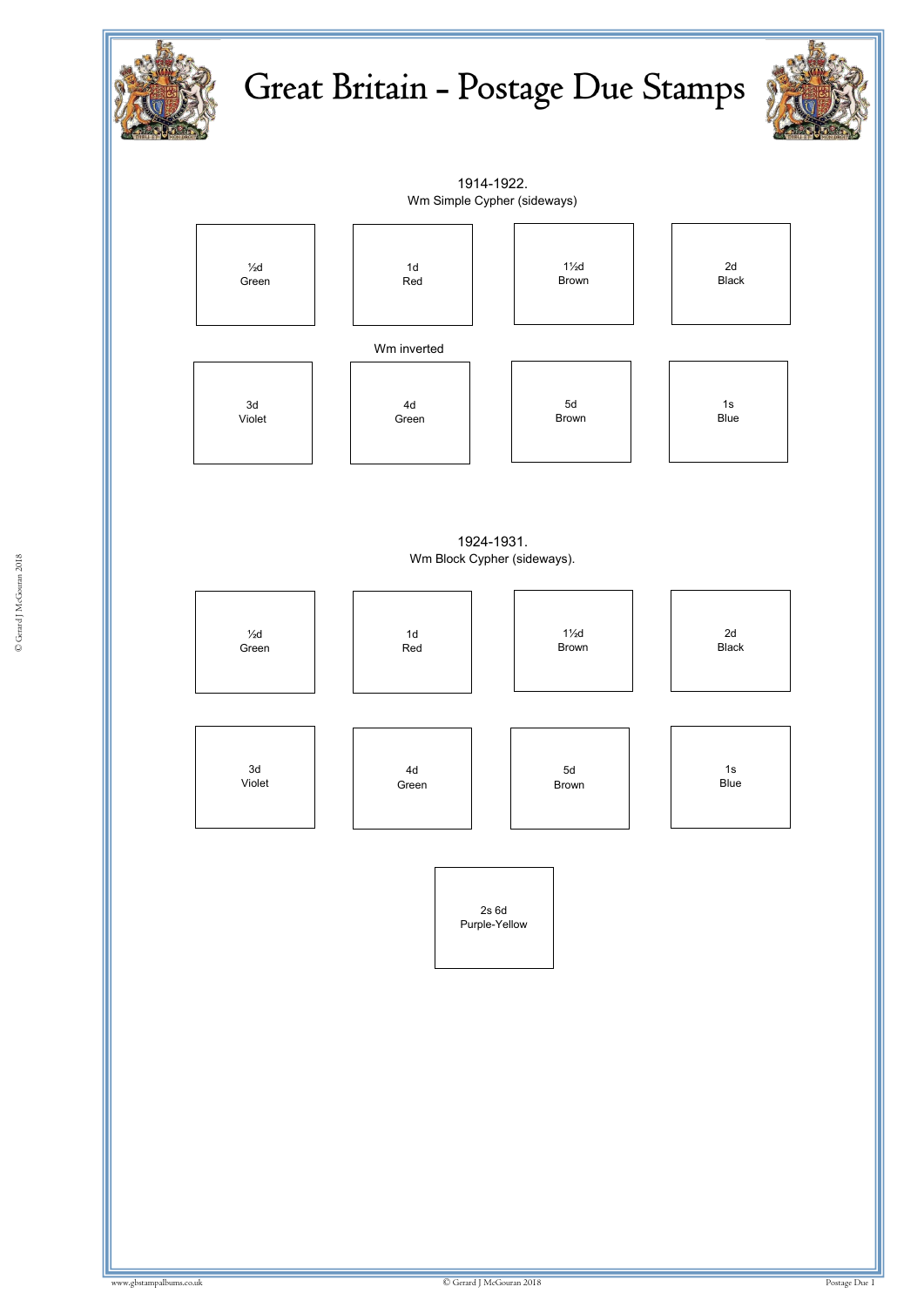## Great Britain - Postage Due

1936-1937.

Wm Block 'E8R' (sideways).



1937-1938. Wm Block 'GviR' (sideways).



1951-1952. Wm Block 'GviR' (sideways)

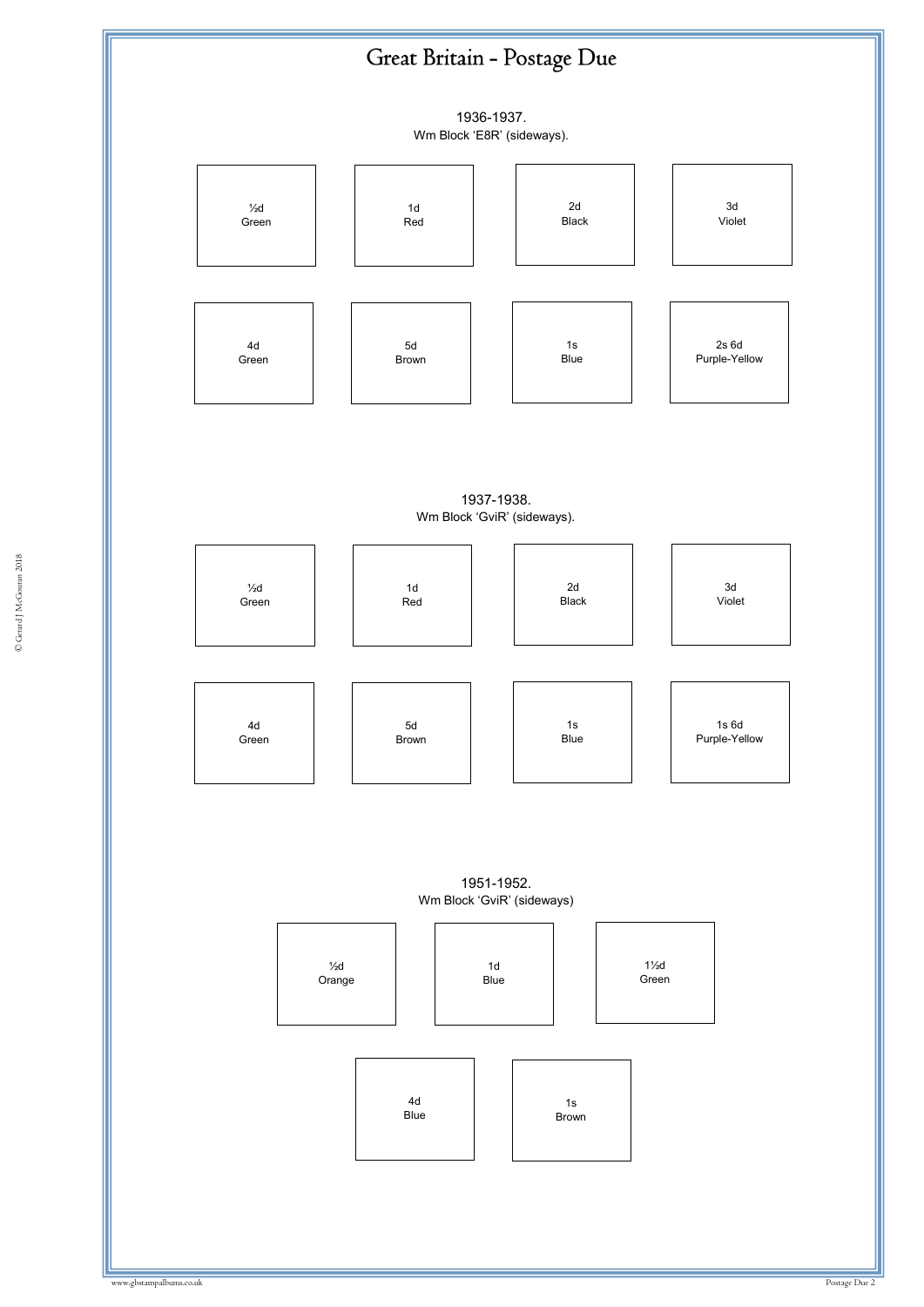## Great Britain - Postage Due

1954-1955. Wm Tudor Crown and 'E2R' (sideways).



<sup>1955</sup>-1957. Wm St. Edward's Crown and 'E2R' (sideways).

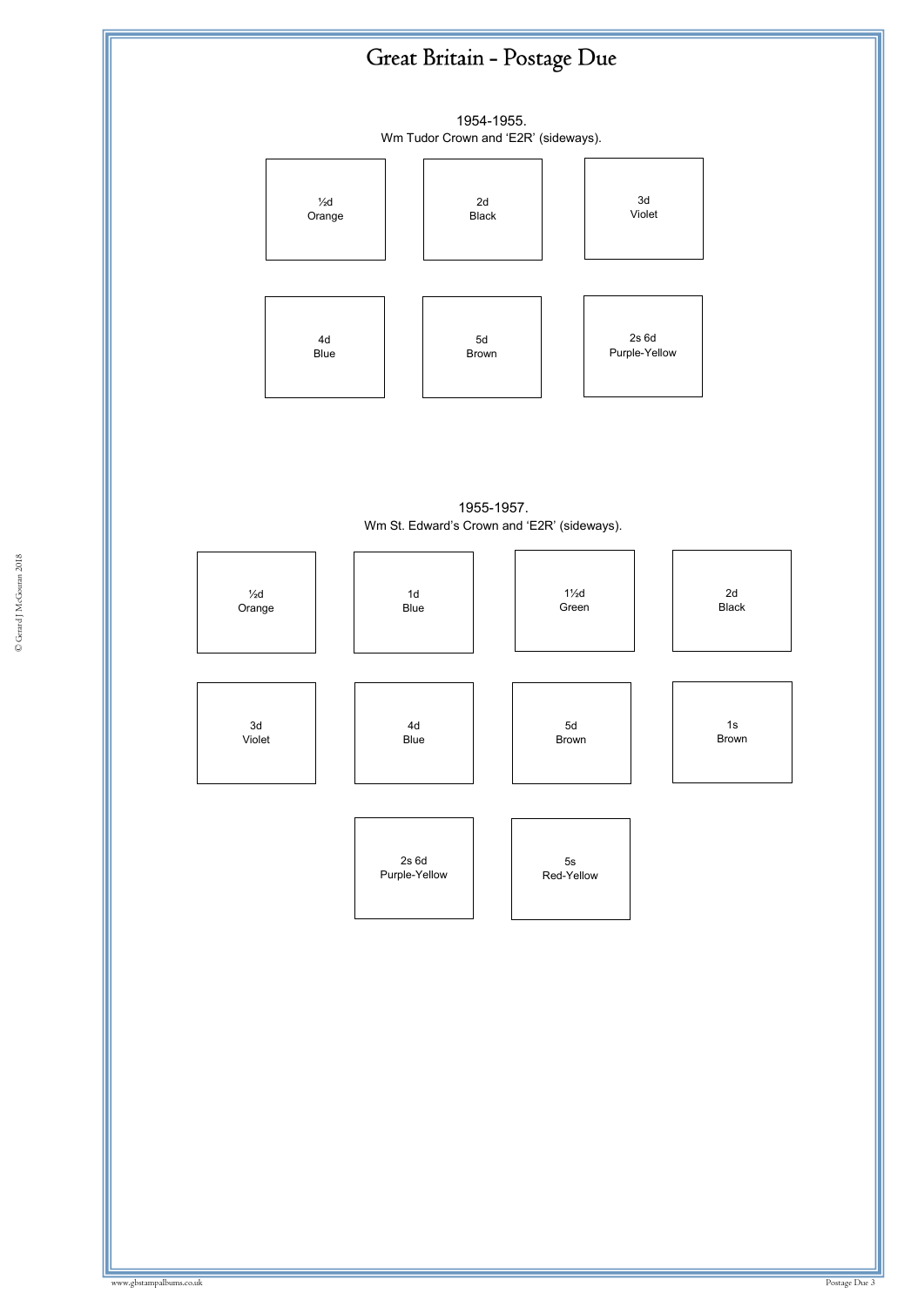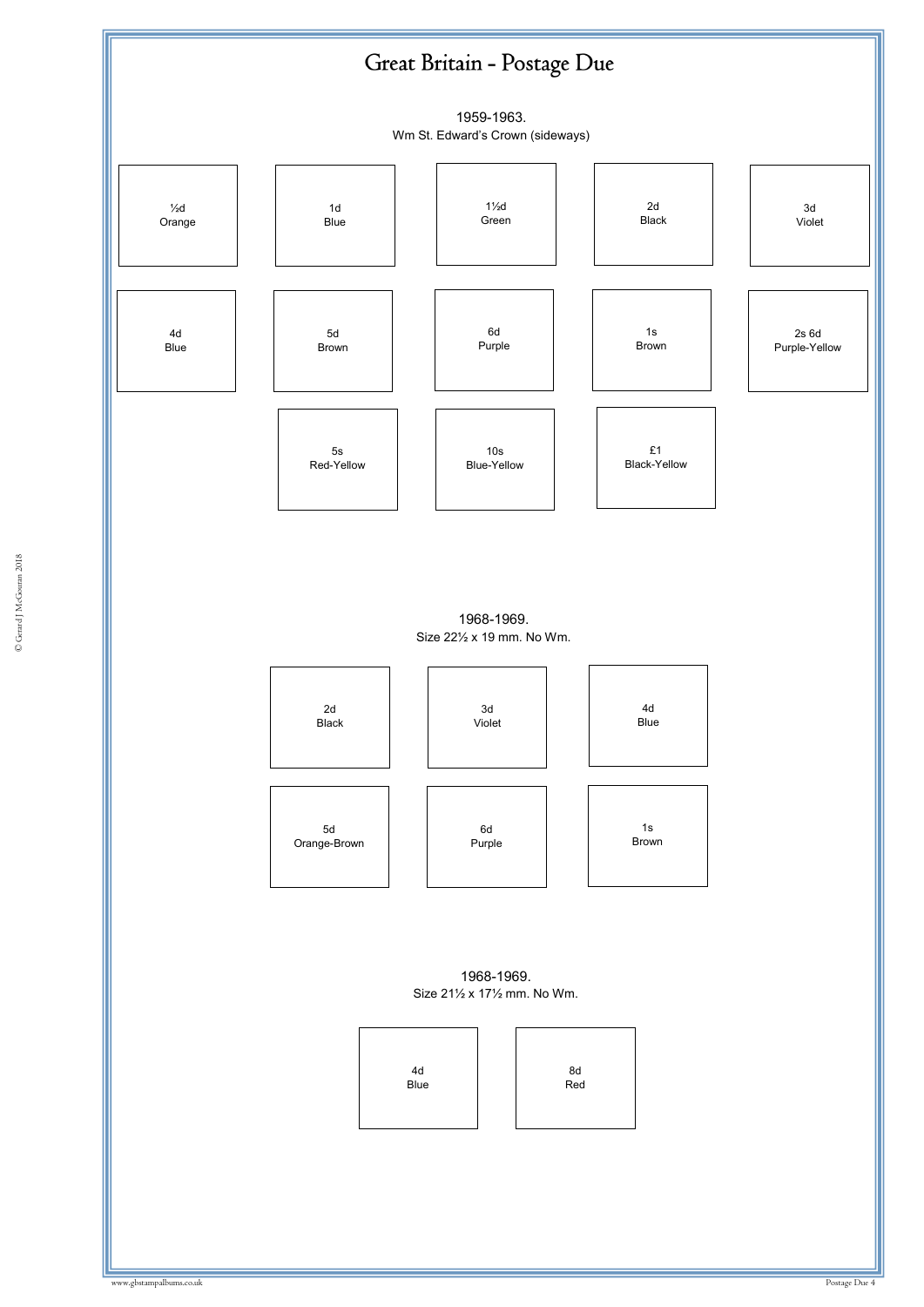